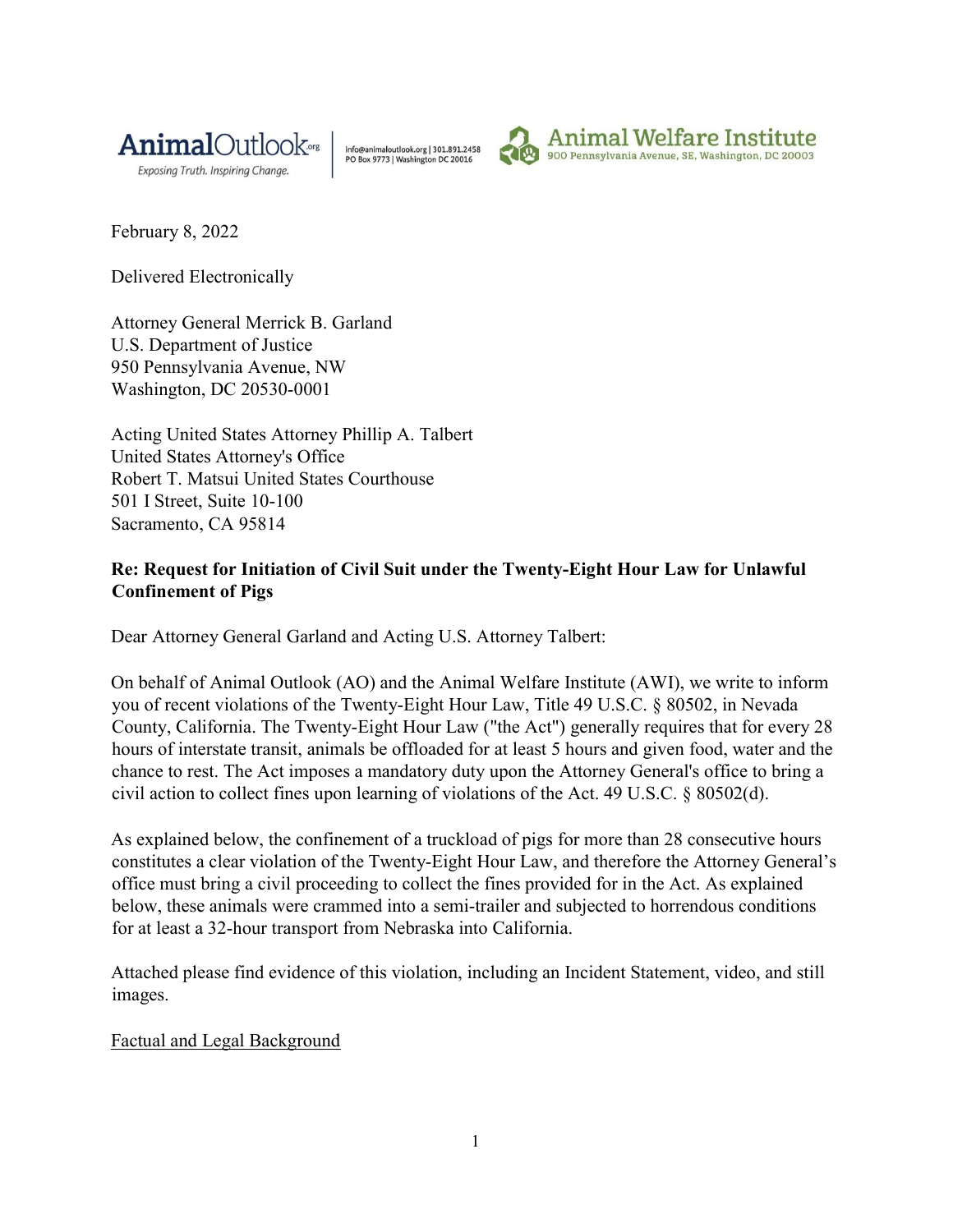Investigators from AO began following a truck at 3:10 pm local (Central) time on August 23, 2021 on I-80 westbound in Dawson County, Nebraska. The truck had US DOT # 952044 and VIN SD362059 painted below the driver-side door, and a Trailer Tag with Kansas license #683753.<sup>1</sup> The investigators quickly confirmed, on video, that the truck was carrying pigs.<sup>2</sup> They also confirmed on video that "Isaacson Truck Line, Inc." and "Salina, Kansas" appeared on the fuel tank under the driver's side door of the  $cab<sup>3</sup>$ , indicating that the truck was registered to Isaacson Truck Line, Inc., located at 2238 Wesley, Salina, KS 67401 and/or 9173 S. Ohio Street, Assaria, KS 67416.<sup>4</sup> Isaacon's phone number is 785-667-2265.<sup>5</sup> The company's email address is risaacson@hometelco.net, and its MC number is MD-407656.<sup>6</sup>

The investigators followed the truck for over 32 hours. At no point was the truck out of their sight for more than 45 minutes. At no point did the investigators witness the driver unloading the pigs, providing them food, or providing them water. During an approximately 10-hour stop at a Wyoming travel center, the investigators did not witness the driver unloading any live animals or providing them food or water. Instead, the pigs were left inside the truck for over 32 hours straight, enduring temperatures the investigators measured at up to 91 degrees Fahrenheit.<sup>7</sup>

That broke federal law. By its unambiguous terms, the Twenty-Eight Hour Law required that truck driver to unload the pigs for at least 5 hours for every 28 hours of transport and give them food, water, and rest. In pertinent part, the Act provides:

[e]xcept as provided in this section, a rail carrier, express carrier, or common carrier (except by air or water), a receiver, trustee, or lessee of one of those carriers, or an owner or master of a vessel transporting animals from a place in a State, the District of Columbia, or a territory or possession of the United States through or to a place in another State, the District of Columbia, or a territory or possession, may not confine animals in a vehicle or vessel for more than 28 consecutive hours without unloading the animals for feeding, water, and rest.

49 U.S.C. § 80502(a)(1).

The Act provides limited exceptions to the general 28-hour rule which serve to extend the 28 hour confinement period to a maximum of 36 hours in some cases. 49 U.S.C. § 80502(a)(2). For example, animals may be confined for up to 36 hours if they cannot be unloaded due to

 $\overline{a}$ 

<sup>&</sup>lt;sup>1</sup> Exhibit 1. All exhibits to this letter are located on Google Drive. An invitation to access the exhibit folder will be emailed to you separately.

<sup>2</sup> Exhibit 2.

<sup>&</sup>lt;sup>3</sup> Exhibit 1.

<sup>4</sup> Isaacson Truck Line Inc., Truck Driving Jobs,

https://www.truckdrivingjobs.com/companies/54cace599dc5d72c3d08b579 (last viewed on 12/10/21).  $<sup>5</sup>$  Id.</sup>

<sup>&</sup>lt;sup>6</sup> Federal Motor Carrier Safety Administration Safety Measurement System,

https://ai.fmcsa.dot.gov/SMS/Carrier/952044/Overview.aspx?FirstView=True (last viewed on 1/6/22). 7 Exhibit 3.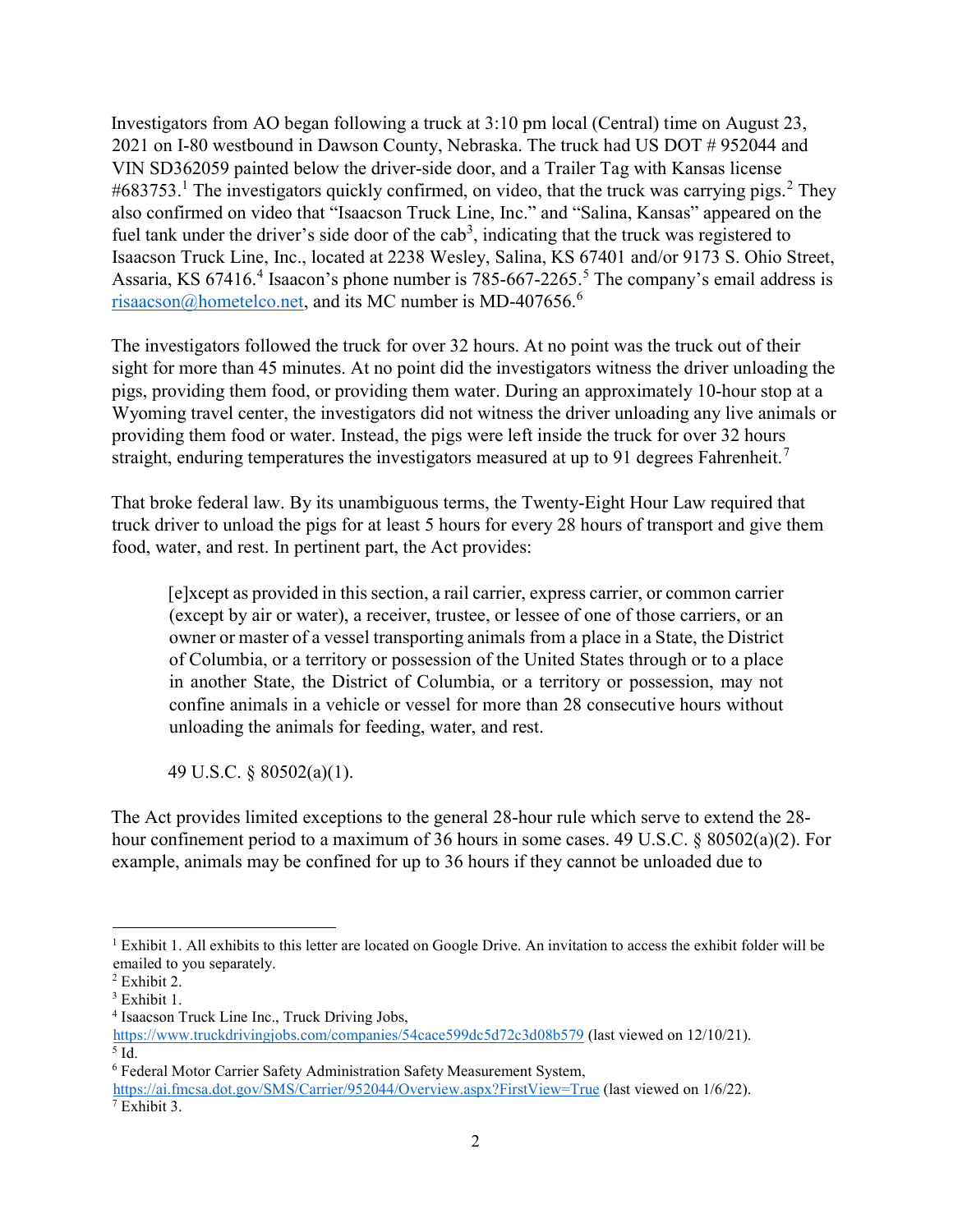"accidental or unavoidable causes that could not have been anticipated or avoided when being careful." 49 U.S.C. § 80502(a)(2)(A).

As noted above, the Act imposes on the Attorney General a nondiscretionary duty to collect fines of at least \$100 and up to \$500 for each knowing and willful violation of the Act, including this one:

[a] rail carrier, express carrier, or common carrier (except by air or water), a receiver, trustee, or lessee of one of those carriers, or an owner or master of a vessel that knowingly and willfully violates this section is liable to the United States Government for a civil penalty of at least \$100 but not more than \$500 for each violation. On learning of a violation, the Attorney General shall bring a civil action to collect the penalty in the district court of the United States for the judicial district in which the violation occurred or the defendant resides or does business.

49 U.S.C. § 80502(d) (emphasis added).

For many decades, the Attorney General vigorously enforced the Twenty-Eight Hour Law and collected fines in the manner required by the Act. Indeed, there are dozens of reported federal court decisions involving execution of the duty an attorney general has to recover the civil penalties provided for by the Act between 1900 and 1950. See, e.g., U.S. v. Oregon R. & Nav. Co., 163 F. 640 (1908); U.S. v. Atlantic Coastline R. Co., 173 F. 764 (4th Cir. 1909); U.S. v. Chicago, M. & St. P. Ry. Co., 250 F. 442 (8th Cir. 1918). Since the early 1960s, however, there are no reported instances of the Attorney General executing the duties imposed by the Act.

## Legal Analysis

Isaacson Truck Line, Inc.'s confinement of pigs for over 28 hours in August was in patent violation of the Act. $8$  In this case, all of the pigs on the truck were confined for more than 28 hours while in interstate transport, in a vehicle by Isaacson Truck Line, a common carrier. As discussed in the U.S. Department of Agriculture's response to our<sup>9</sup> 2005 petition for rulemaking<sup>10</sup> (attached), transport trucks such as those involved in this incident are plainly "vehicles" and are therefore regulated by the Act.

These violations were committed "knowingly" and "willfully." Each of the pigs should have been offloaded pursuant to the Act before the driver passed the 28-hour point of the journey. Instead, the driver continued on. There can be no argument that Isaacson Truck Line and its driver did not knowingly carry these animals for more than 28 hours—our investigators documented that the animals were confined in the trailer for more than 32 consecutive hours; since the investigators

 $\overline{a}$ <sup>8</sup> None of the Act's exceptions are relevant here. See 49 U.S.C.  $\S 80502(a)(2)$ .

<sup>&</sup>lt;sup>9</sup> Sub nom Compassion Over Killing, the former name of Animal Outlook, and submitted together with organizations including the Humane Society of the United States.

 $10$  Exhibit 4.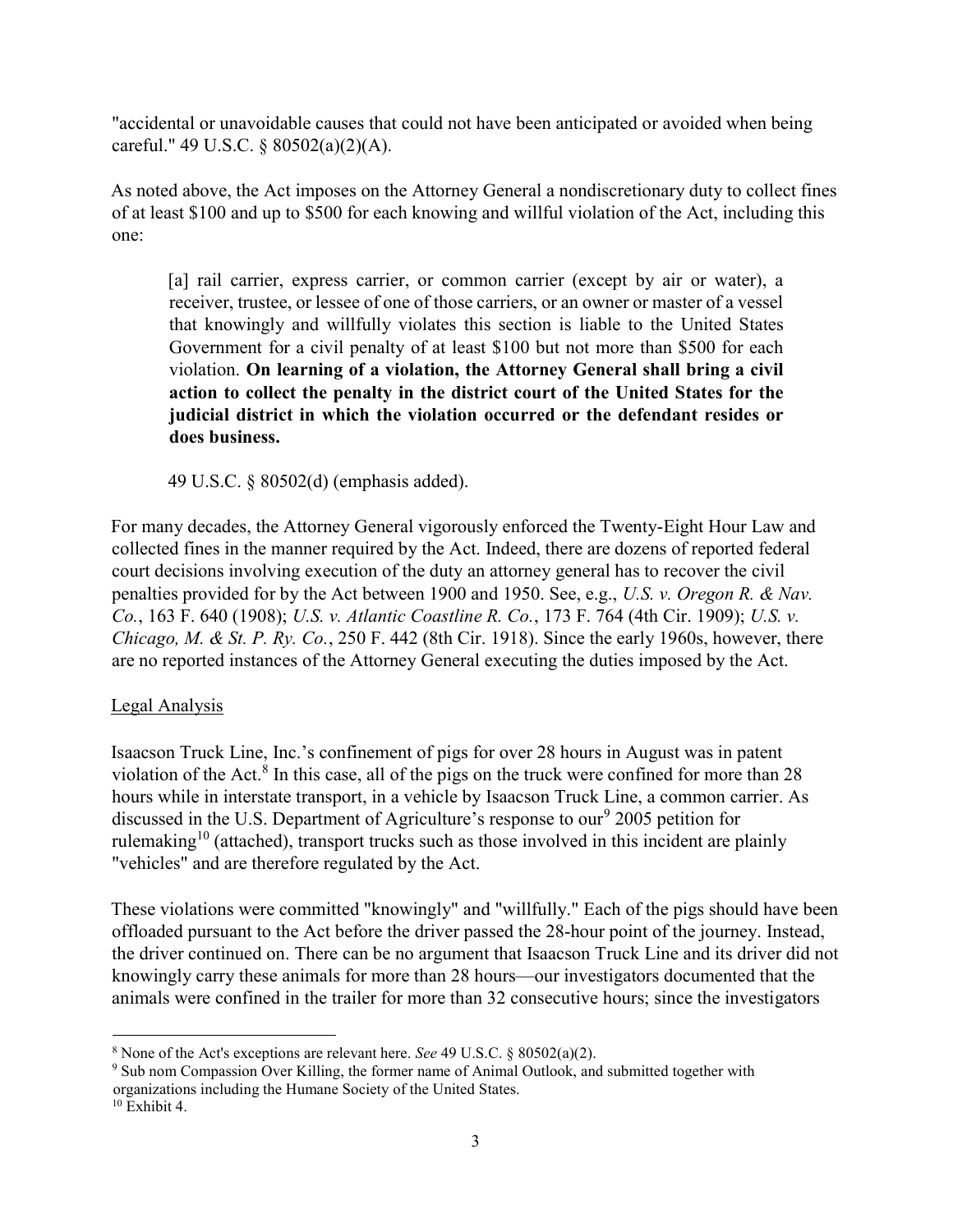did not witness the beginning or the end of the trip, the confinement had to be even longer than that. Additionally, there can be no argument that these animals were offloaded to rest, feed and drink for five hours as required. They were not.

The mental state element of the Act is satisfied here because Isaacson Truck Line and the driver either "purposely or intentionally" failed to do what the Act requires, and did so "having knowledge of the facts." Grand Trunk Ry. Co. v. U.S., 229 Fed. 116, 119–20 (7th Cir. 1915). To satisfy the "knowingly and willfully" mental state element of the Act, the government need only show "[a] simple purpose to do the act forbidden, in violation of the statute." U.S. v. Union Pac. R. Co., 169 Fed. 65, 67 (8th Cir. 1909); see also Grand Trunk Ry. Co. v. U.S., 229 Fed. at 119 ("The word 'willfully,' as used in the act, has a number of times engaged the attention of the courts, and has quite uniformly been held not to require an evil intent, but only that the defendant should have purposely or intentionally failed to obey the statute, having knowledge of the facts."); St. Louis & S.F.R. Co. v. U.S., 169 F. 69, 71 (8th Cir. 1909).

A 1905 Opinion, authored by United States Attorney General W.H. Moody, demonstrates that the Attorney General's office has long considered the Act violated even in cases where carriers are unaware of how long animals in their care have been confined. 25 Op. Atty. Gen. 411 (1905). In this opinion, Attorney General Moody, later Supreme Court Justice Moody, answers an inquiry posed by the Secretary of Agriculture. The opinion addresses a factual scenario in which a company accepts animals who have already been confined in transit and transports them further without a break, such that their total time in confinement without rest, food, and water exceeds the 28-hour time limit. The opinion concludes that the recipient carrier is "undoubtedly liable for the penalty which the statute provides" even where the company accepts animals "without inquiry, and in fact without regard to the number of hours during which the stock has been confined in cars on connecting line or lines without rest, water, and feeding." Id. Thus Attorney General Moody's reading of the Act is that a carrier incurs liability by either failing to learn of or by failing to track the number of hours animals have been confined, where confinement time exceeds the maximum limits imposed by the Act.

There can be no denying that the Department of Justice is legally bound to sue Isaacson Truck Line for this violation. Judicial construction of nearly identical mandatory enforcement language contained in the federal Fair Housing Act, 42 U.S.C. § 3601 et seq., compels the conclusion that the enforcement language in the Twenty-Eight Hour Law imposes on the Attorney General a mandatory duty to enforce the Act. The Fair Housing Act allows a party to a housing discrimination complaint to elect to have the issues addressed in federal district court rather than in an administrative hearing. Where a party does so elect, the Fair Housing Act provides that:

the Secretary shall authorize, and not later than 30 days after the election is made the Attorney General shall commence and maintain, a civil action on behalf of the aggrieved person in a United States district court seeking relief under this subsection.

42 U.S.C. § 3612(o)(1).